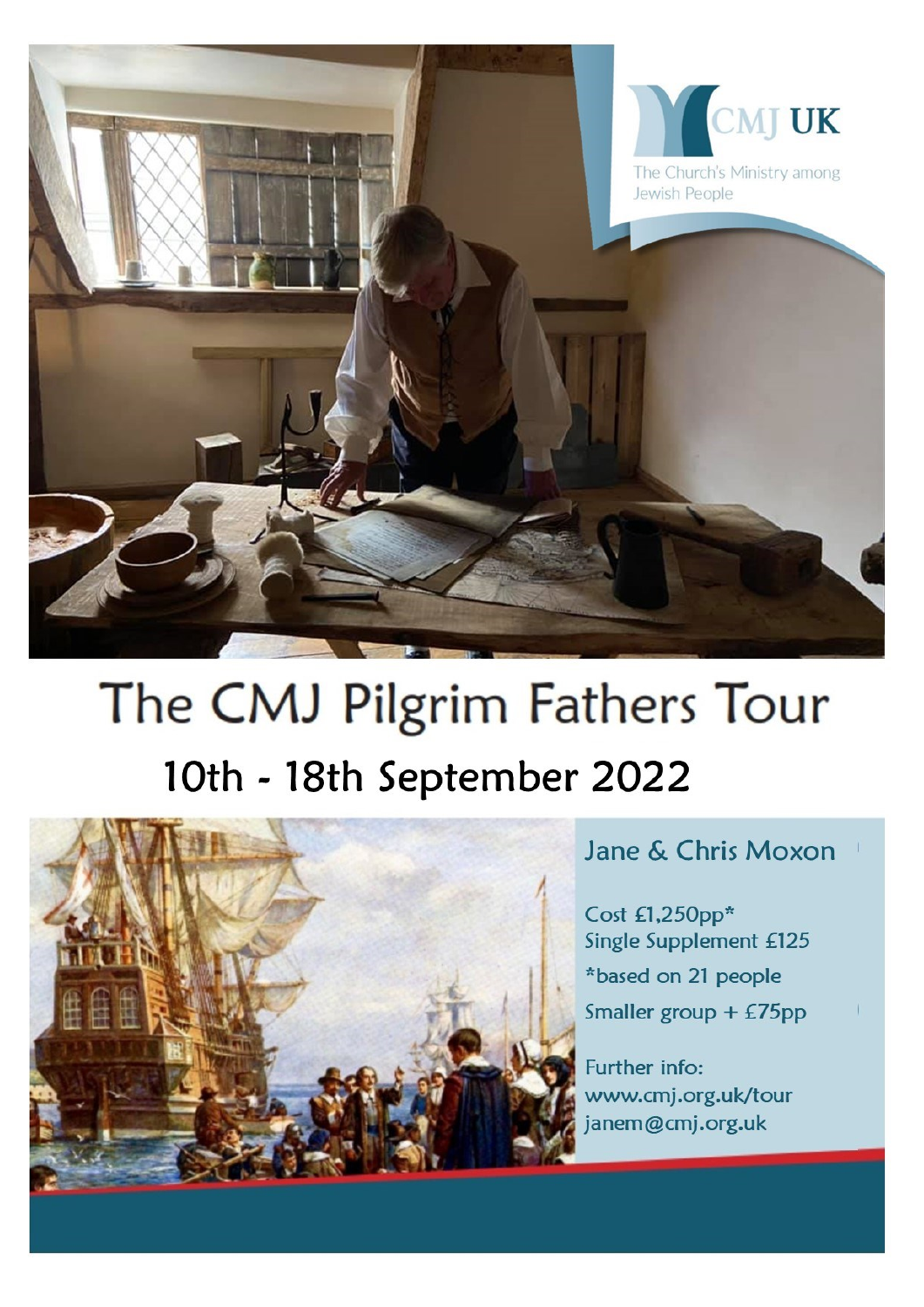# **DAY 1 - Saturday 10th September**

**"**Come then, Thou great Deliverer come, The veil from Jacob's heart remove, Receive thine antient people home, "

So wrote John & Charles Wesley in their hymn of intercession, "For the Jews".

Our tour starts in North Nottinghamshire with a visit to Worksop Priory where Puritan Richard Bernard was vicar and whose daughter, Mary, became wife of Roger Williams, who founded Rhode Island and possibly the first Baptist Church in America. We drive now to Epworth Rectory, the home of John & Charles Wesley, where John was 'snatched like a brand from the fire' when the rectory, burnt to the ground. We walk around Wesley's

Epworth to explain its history and hear some of the words Wesley wrote, in the places where he first preached them. The Wesley's lived a century after the Pilgrim Fathers, but the foundation of their understanding of God's Covenant with the Jewish people had been laid by the Puritans before them.

After dinner talk: *The Pilgrim Fathers* by Adrian Gray MA (Cantab) and author at Pilgrims & Prophets.



Overnight: The West Retford Hotel, North Road, Retford DN22 7XG

#### **DAY 2 - Sunday 11th September**

Today we explore an area largely in North Nottinghamshire. Starting in the village of Sturton - le - Steeple. Adrian Gray will explain the great importance of Sturton in the development of evangelical Christianity from the 1530s. In Babworth we attend the church service, where Richard Clyfton had become rector in 1586. We consider Rev Clyfton's contribution to the Separatist Movement, his dismissal from the Anglican Church and hear excerpts from his sermons. We visit the Pilgrim Museum in Retford. Next we visit Gainsborough Old Hall for a cup of tea and learn about the home of a merchant, William Hickman and his mother Rose, sympathetic to the Separatist cause. We learn how a congregation may have formed in Gainsborough under John Smyth's leadership and how one Pilgrim group left by boat from here in 1608. Interestingly Wesley preached here! We take time to pause and pray for revival in the UK & America. On the way back to Retford we discover the village where William Brewster lived and worked - St James church, the old parsonage house, the remains of the Manor and discuss Brewster, an ardent follower of Clyfton's. We will hear why William Bradford, born in Austerfield, orphaned when young, walked ten miles to Babworth church and back each Sunday.

Overnight: The West Retford Hotel, North Road, Retford, North Nottinghamshire DN22 7XG

## **DAY 3 - Monday 12th September**

Boston is our next port of call and here we learn about the plight of the Pilgrim Fathers first attempt to leave 'Babylon' as they called Britain and be separate. We walk across the river to St Botolph's and the 'Boston Stump,' an extraordinarily tall tower, 266 feet and 9 inches tall and famous in the past as a landmark for sailors. Continuing our walk we visit Boston Guildhall where the Pilgrims were briefly imprisoned in 1607-8. We pass the home of John Foxe, famous author of the Book of Martyrs, now the Stump and Candle pub - and a good place to stop for lunch! We journey on to Cambridge where we book into St. John's College before a tour of Cambridge Colleges to see where the Pilgrim Fathers studied. We also visit St Edward the Martyr Church, one of the Reformation churches and Holy Trinity Church where Rev Charles Simeon was vicar for 50 years and served first as Vice-President and then as President of CMJ. This tireless man travelled the country speaking at meetings about the work of CMJ and its Biblical mandate. Simeon's brief case and umbrella that graced the vestry in the church until recently are now in a museum, sadly. There's always an excitement seeing personal artefacts from another age, they create a bridge over which we may enter their world.

Overnight: St John's College, St. John's Street, Cambridge CB2 1TP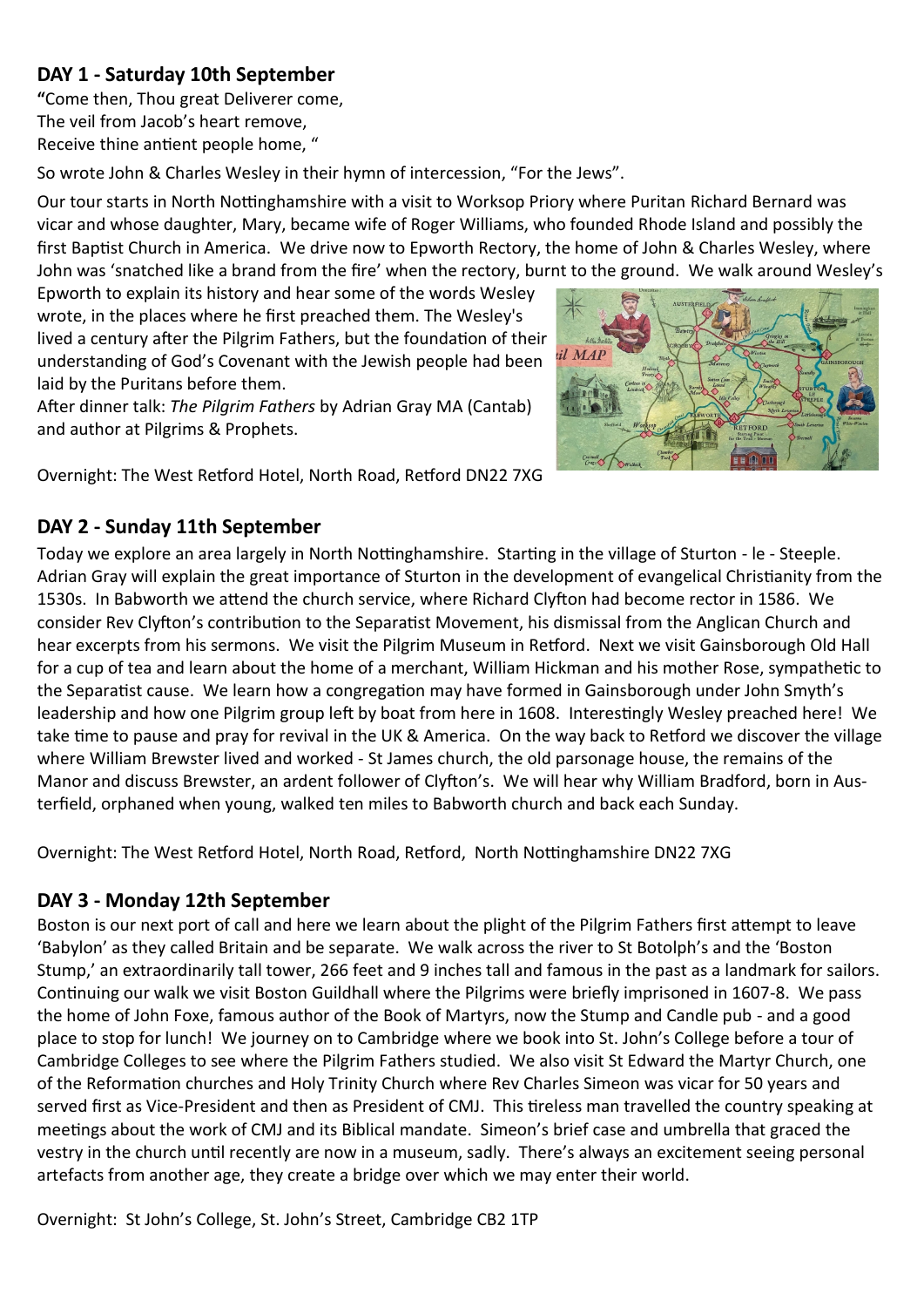## **DAY 4 - Tuesday 13th September**

We stop for lunch at Stansted Park on the Hampshire/East Sussex border. Stansted Park was home to CMJ's benefactor, Lewis Way. Not only did Lewis Way save the day for CMJ in 1815, he set up a training college in his house for the new Messianic Believers in Jesus. Lewis Way travelled the world, speaking on behalf of the Jewish people and of their need for their Messiah. After lunch we will visit the house and the original chapel in the grounds of the house. We hear about Lewis Way



and his huge contribution to the work of CMJ before continuing our journey south. We now head for Southampton to see West Quay from where both The Mayflower and The Speedwell set sail and we hear about the difficulties they faced, the decision they took and of the Rev John Cotton and his family who followed the Pilgrim Fathers to America some years later. We see the Mayflower memorial on the quay side and walk though the arch of the Westgate.

Overnight and dinner: The Pilgrim Inn, Hyde Road, Marchwood, Southampton SO40 4WU

# **DAY 5 - Wed. 14th September**

We travel to Exmouth, first stopping briefly to see the church in Loders where Alfred Edersheim was vicar. We travel on to À La Ronde, where the Misses Parminter planted Oak Trees that were never to be uprooted until the Jewish people were back in their Land. After lunch we travel to Plymouth, stopping in Dartmouth for a look at the museum with it's model





of the Mayflower and also see the harbour where both the Mayflower and the Speedwell set sail only to *Mayflower & Speedwell in Dartmouth Harbour By Wilcox*

return to Plymouth when the

Speedwell sprang a leak. We arrive in Plymouth, famous for being the place where the Pilgrim Fathers finally left for America. Their last footsteps on English soil were here on the harbour steps.

Overnight: Fox Studios, 8 –10 Whimple Street, Plymouth PL1 2DH

## **DAY 6 - Thursday 15th September**

We shall visit St Andrew's Church, the parish church of Plymouth where Michael Solomon Alexander was baptized for their mid week service. Here, in Plymouth, CMJ's Rabbi Michael Solomon Alexander lived as a Shochet and tutor. A local minster wanting to learn Hebrew led Alexander to know his Messiah. We will hear about Bishop Michael Solomon Alexander and visit the churches and the synagogue he attended. We dress in costume and visit the Pilgrim museum, Elizabethan house and walk the streets of the Barbican where the Pilgrim Fathers lodged before their momentous



Dinner: Wildwood Restaurant, Royal William Rd, Stonehouse, Plymouth PL1 3QQ

Overnight: Fox Studios, 8 – 10 Whimple Street, Plymouth PL1 2DH